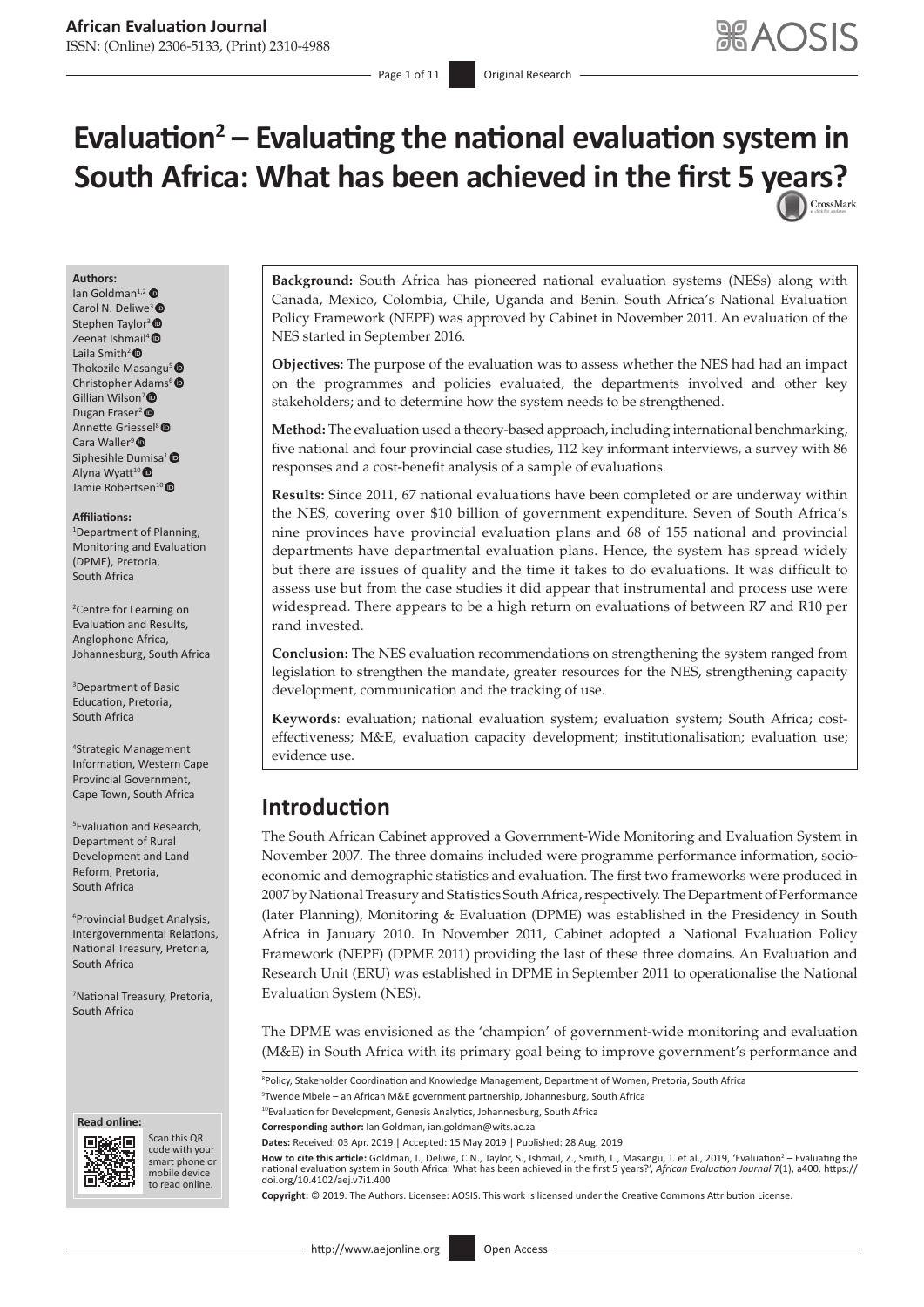impact on society through a strategic M&E approach in managing government's priority outcomes (Phillips et al. 2014). Since 2011, the NEPF has guided government efforts towards building a formal and integrated NES and evaluation has since taken root across national and provincial spheres. In a special edition of the *African Evaluation Journal* in 2015 on the South African NES, Goldman et al. (2015) introduced the establishment of the NES and other papers in the special edition address specific components of the NES or the first evaluations. By the time of this evaluation, DPME had over 300 staff and the ERU had 15 to 16 staff.

Five years into implementing the NES, DPME started an evaluation of the entire system. The purpose of the evaluation was to assess whether implementation of the NES since 2011/12 is having an impact on the programmes and policies evaluated, the departments involved and other key stakeholders; and to determine how the system needs to be strengthened.

South Africa has become an important policy experiment internationally in the establishment of a NES and so the results of this evaluation are important to share. This article briefly summarises the methodology for the NES evaluation, lessons learned from establishing the NES and presents key findings and recommendations from the evaluation of the NES. It gives an overview of the achievements, breakdown analysis of the system using Holvoet and Renard's characteristics (see below) and then draws this together looking at the institutionalisation of the system, use of evaluations, and finally recommendations for changes. The article draws from the full evaluation report (DPME 2018c) as well as the summary report (DPME 2018b).1

# **Research methods and design**

The evaluation questions included:

*Relevance, effectiveness and efficiency*: (1) How is the evaluation system working as a whole as well as the specific components and how they can be strengthened? (2) What is the value for money in establishing the NES? (3) Are there other evaluation mechanisms that need to be included to maximise the benefits accrued to the government?

*Impact*: (1) Is there initial evidence of symbolic,<sup>2</sup> conceptual<sup>3</sup> or instrumental<sup>4</sup> outcomes from evaluations? If not, why? (2)

- 3.Conceptual use is the type of use where an evaluation results in an improved understanding of the intervention and its context or a change in the conception of the evaluand (Ledermann 2012).
- 4.When evaluations are used instrumentally, the recommendations and findings generated could inform decision-making and lead to changes in the intervention (Ledermann 2012).

What is the evidence available in relation to evaluations contributing to planning, budgeting, improved accountability, decision-making and knowledge?

*Sustainability and upscaling*: (1) How should the balance between internal and external evaluations be managed going forward? (2) What changes should be made to the NEPF and the evaluation support system to improve the quality of evaluations and expand the system?

The evaluation was undertaken by an independent service provider, Genesis Analytics. It was guided by a theorybased and case study approach informed by a literature review and international benchmarking. A survey was conducted with 86 responses and there were 112 key informant interviews. Respondents included stakeholders of the NES from national and provincial departments; international partners and stakeholders that are not directly involved in the NES, such as parliament and the South African M&E Association (SAMEA); and service providers that have undertaken evaluations within the NES. The theory-based approach was used to effectively unpack the strategies, causal mechanisms and dependencies for the establishment and implementation of the NES. The benefit of a theory-based approach is that theories of change systematically depict key objectives and the steps required to achieve these and any inherent assumptions (Brousselle & Buregeya 2018). The initial version of the theory of change was developed based on the ERU operational log frame produced in 2010 whilst two stakeholder workshops refined the theory of change and allowed the Steering Committee to come to a consensus on their conception and understanding of the NES (DPME 2018b:8).

The literature review uncovered a useful theoretical framework to characterise NESs in developing countries in Holvoet and Renard's six characteristics of emerging NESs, that is, policy, methodology, organisation, capacity, participation, and use (Holvoet & Renard 2007). In this framework, use is the identified purpose of an NES where the system is one that uses information collection, analysis and feedback for results-based budgeting and management; iterative learning and evidence-based priority setting and policymaking. The analytical framework and the results of the evaluation were framed using the evaluation questions and the theory of change. The international benchmarking against Uganda and Benin has been shared in Goldman et al. (2018). Table 1 summarises Holvoet and Renard's Framework as adapted for the evaluation (DPME 2018c:4–5) and where the different elements are covered in the article.

Case studies of sector departments and provinces were included to assess in more depth how different institutional structures within the NES fit together in specific cases and how these different elements contribute towards the desired objectives captured in the NES theory of change.

<sup>1.</sup>These are not yet public but will be available from [https://evaluations.dpme.gov.za/](https://evaluations.dpme.gov.za/evaluations.aspx) [evaluations.aspx](https://evaluations.dpme.gov.za/evaluations.aspx)

<sup>2.</sup>Symbolic use refers to examples when a person uses the mere existence of an evaluation, rather than any aspect of its results, to persuade or to convince (Johnson et al. 2009).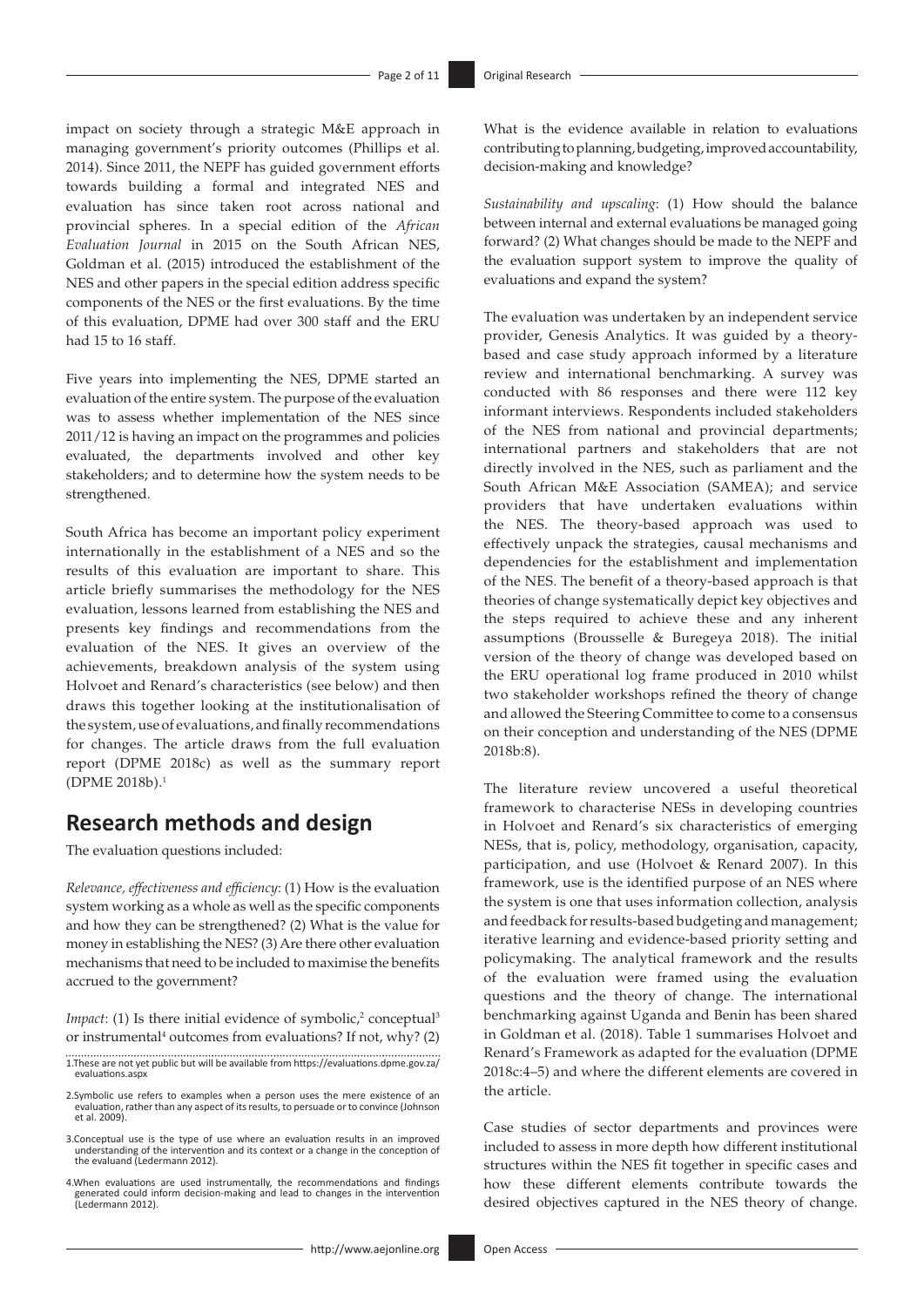|     |  | TABLE 1: Six descriptive characteristics of a National Evaluation System linked to |  |  |  |
|-----|--|------------------------------------------------------------------------------------|--|--|--|
| . . |  |                                                                                    |  |  |  |

| the evaluation questions.                                              |                                                                                                                                                                       |                                                                                                                                                                       |  |  |  |
|------------------------------------------------------------------------|-----------------------------------------------------------------------------------------------------------------------------------------------------------------------|-----------------------------------------------------------------------------------------------------------------------------------------------------------------------|--|--|--|
| <b>Holvoet</b><br>characteristic <sup>5</sup>                          | <b>Elements</b>                                                                                                                                                       | Covered in research questions                                                                                                                                         |  |  |  |
| Policy                                                                 | • Evaluation plan<br>• Monitoring vs. evaluation<br>• Autonomy and impartiality<br>$\bullet$ Feedback<br>• Alignment to planning and<br>budgeting                     | How is the evaluation system<br>working as a whole?                                                                                                                   |  |  |  |
| Methodology<br>(Organisation<br>and Quality<br>assurance)              | • Selection of results and<br>areas to be evaluated<br>• Priority setting<br>• Causality chain<br>• Evaluation methodologies<br>used<br>• Data collection and quality | How are specific components<br>working and how can they be<br>strengthened?                                                                                           |  |  |  |
| Organisation                                                           | • Coordination and oversight<br>• Statistical office<br>• Line ministries<br>• Decentralised levels<br>• Link with interventions                                      |                                                                                                                                                                       |  |  |  |
| Capacity building                                                      | • Problem acknowledged<br>• Capacity building plan                                                                                                                    |                                                                                                                                                                       |  |  |  |
| Participation of<br>other<br>stakeholders-<br>The broader<br>ecosystem | • Parliament<br>• Civil society<br>• Donors<br>• Private sector                                                                                                       |                                                                                                                                                                       |  |  |  |
| Institutionalisation of the system                                     |                                                                                                                                                                       |                                                                                                                                                                       |  |  |  |
| Use of<br>evaluations                                                  | • Effective use of evaluation<br>• Internal usage of evaluation symbolic, conceptual or<br>findings                                                                   | Is there initial evidence of<br>instrumental outcomes from<br>evaluations? If not, why?                                                                               |  |  |  |
|                                                                        |                                                                                                                                                                       | What is the evidence available in<br>relation to evaluations<br>contributing to planning,<br>budgeting, improved<br>accountability, decision-making<br>and knowledge? |  |  |  |
|                                                                        |                                                                                                                                                                       | What is the value for money in<br>establishing the NES?                                                                                                               |  |  |  |
| Other                                                                  |                                                                                                                                                                       |                                                                                                                                                                       |  |  |  |
| Sustainability<br>and upscaling                                        |                                                                                                                                                                       | How should the balance between<br>internal and external evaluations<br>be managed going forward?                                                                      |  |  |  |
|                                                                        |                                                                                                                                                                       | What changes should be made to<br>the NEPF and NES to improve the<br>quality of the evaluations and<br>expand the system?                                             |  |  |  |

*Source*: Adapted from Holvoet, N. & Renard, R., 2007, 'Monitoring and evaluation under the PRSP: Solid rock or quick sand?' *Evaluation and Program Planning* 30, 66–81. [https://doi.](https://doi.org/10.1016/j.evalprogplan.2006.09.002) [org/10.1016/j.evalprogplan.2006.09.002](https://doi.org/10.1016/j.evalprogplan.2006.09.002)

NEPF, National Evaluation Policy Framework; NES, National Evaluation System.

The national departments<sup>6</sup> and provinces<sup>7</sup> selected were representative of different levels of engagement with the NES, both early and later adopters of evaluation (DPME 2018b:9–11).

In order to assess the value for money in the NES, three indicative evaluations were analysed: two from National Evaluation Plan (NEP) evaluations with national departments and a provincial evaluation. These were selected because detailed cost and benefit data were available.<sup>8</sup> A cost-benefit

5.Shows to the sections of the article.

6.Department of Basic Education, Department of Human Settlements, Department of Justice and Constitutional Development, Department of Social Development and the Department of Trade and Industry.

7.Provincial: Eastern Cape (early majority); Gauteng (early adopter); Limpopo (early majority); and Western Cape (innovator).

8.The names and references are provided later.

# **Findings on how the National Evaluation System is working How the National Evaluation System is working overall**

This section is structured essentially according to Holvoet and Renard's characteristics (see Table 1). In terms of their use of *policy*, the NEPF proposes the strategic selection of priority evaluations, recognising that there is not the capacity or resources to evaluate all programmes or policies, and the selection is expressed through national, provincial and departmental evaluation plans. There have been annual National Evaluation Plans since 2012. Western Cape and Gauteng have provincial evaluation plans from 2013 and early adopter departments from a similar period.

In total, 73 evaluations have been selected in NEPs, covering around US\$ 10 billion of government expenditure with 67 taken forward (DPME 2018b). Seven provinces have had provincial evaluation plans, with 102 evaluations identified in these plans (Minister of DPME's budget speech 2018). As of October 2017, 68 of 155 national and provincial departments had departmental evaluation plans, with over 300 evaluations in those plans (Minister of DPME's budget speech 2018). A set of evaluations in sectors such as Human Settlements, Social Development as well as Agriculture and Rural Development have been completed and offer the opportunity to synthesise evaluation findings to provide a higher level view at policy/sector level. Therefore, great strides have been made in terms of breadth. Early adopters such as the Western Cape Province (see Box 1), the Department of Trade and Industry (DTI) and Department of Basic Education (DBE) have internalised systems and they ensure that evaluations are aligned to departmental priorities. Box 1 provides an example of one of the case studies that is used to give a view of how at organisational level the evaluation system has evolved.

So the NES has widened from national to provincial and later to departmental evaluations and it is operating at significant scale. As departments have undertaken their own evaluations, those selected in NEPs have become more strategic.

The evaluation of the NES found that the bulk of the DPME's budget for evaluation (77% in 2016/17 and 83% in 2015/16) is spent on funding evaluations, which typically cost R2–3 million, whilst proportionally less is spent on institutionalisation activities such as capacity building (0% in 2016/17 and 8% in 2015/16) and communication (1% in 2016/17 and 0.3% in 2015/16). The British Government's Department for International Development (DFID) supported capacity building between 2012 and 2015 (DPME 2018b). To support institutionalisation, the evaluation recommended the spread of the budget needs to be more even. Respondents on both the supply side (evaluators) and the demand side (departments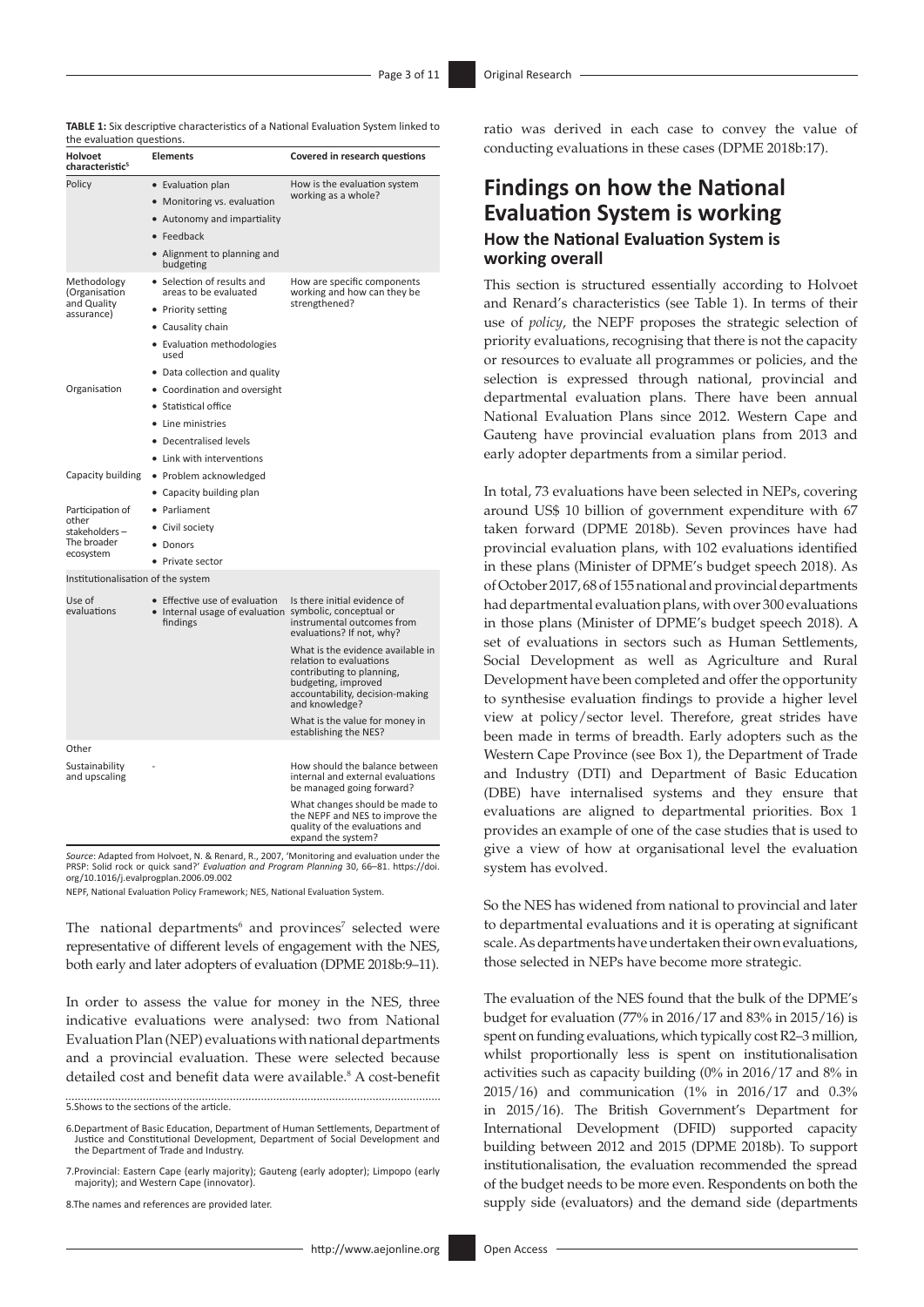and provinces) noted that the evaluation process is a lengthy process which requires a considerable investment in time (DPME 2018b:16). The length of time taken is resulting in pressure to do evaluations internally and to do more rapid evaluations. A considerable amount of time is spent on predesign and design, developing improvement plans and the communication of results. Increasing bureaucracy in the supply chain process to procure evaluations is actually lengthening the pre-evaluation process.

### **Organisation**

Holvoet and Renard's framework proposes a centrally located unit to manage the evaluations. In South Africa's case, at national level this is the ERU in DPME which supports all NEP evaluations and coordinates the NES across the government. Provincial offices of the premier (OTPs) play a similar role in provinces. The OTPs provide support and technical advice to departments as they progress through the evaluation 'journey', although in some provinces such as Kwazulu-Natal, they have struggled to do this. There are also decentralised M&E units in departments and agencies but few of these have significant capacity to support evaluations with only a few national departments such as DBE, Social Development and Rural Development and Land Reform having specialist evaluation staff. At national level an Evaluation Technical Working Group (ETWG) of national and provincial evaluation champions was established to support the NES. Some offices of the premier such as in Western Cape have established a provincial Evaluation Technical Working Group to support the provincial system (DPME 2018b). The OTP also coordinates progress reporting to DPME, assistance with improvement plans and provincial evaluation capacity building (see Box 1).9

### **Methodology**

Evaluations focus on policies, programmes or systems. Historically, at national level and in some provinces, there

#### **BOX 1:** Case study of the Western Cape province.



the evaluation of the national evaluation system – Full report, Department of Planning,<br>Monitoring and Evaluation, Pretoria; as well as co-author Zeenat Ishmail, head of the Western Cape Monitoring and Evaluation system.

9.For example, see [https://www.westerncape.gov.za/sites/www.westerncape.gov.za/](https://www.westerncape.gov.za/sites/www.westerncape.gov.za/files/provincial_evaluation_plan_2017_2018_final.pdf) [files/provincial\\_evaluation\\_plan\\_2017\\_2018\\_final.pdf](https://www.westerncape.gov.za/sites/www.westerncape.gov.za/files/provincial_evaluation_plan_2017_2018_final.pdf).

has been a call for proposals for evaluations to departments, resulting in a mix of bottom-up proposals from departments and strategic proposals from DPME and National Treasury at national level, and OTPs at provincial level (DPME 2018b:ix). These then go through a prioritisation/selection process.

The NES has characterised evaluations as *design* (analysing the design of the programme), *diagnostic* (analysing the problem, root causes, i.e., ex ante), *implementation* (looking at how the activities are translating into outputs and outcomes), *impact* (at outcome or impact levels), *economic* or *synthesis* (DPME 2011:9). Most evaluations undertaken are implementation evaluations as they have more rapid feedback into policy (see Figure 1 drawn from the evaluation report). The evaluation found that the guidelines are utilised for standardisation of processes.

### **Capacity building**

South Africa has defined the set of competencies required for evaluators and government staff who manage evaluations (Podems, Goldman & Jacob 2013) (DPME 2014). However, the capacity to undertake and to manage evaluations is weak.

Capacity building within the NES has included learning-bydoing (e.g., support by DPME evaluation staff or OTPs), the development of guidelines and templates by DPME, promotion of learning networks and forums, short courses and developing an evaluation management standard to drive establishment of evaluation capacity in departments. Evaluation courses have been developed and they have been rolled out in collaboration with the Centre for Learning on Evaluation and Results for Anglophone Africa (CLEAR-AA) at the University of Witwatersrand and recently with the National School of Government (NSG).

The evaluation found that templates and guidelines are considered helpful to both departments and provinces. Departments and provinces with less experience in evaluations found some of the guidelines were difficult to implement



*Source*: Department of Planning, Monitoring and Evaluation (DPME), 2018c, *Report on the evaluation of the national evaluation system – Full report*, p. 82, Department of Planning, Monitoring and Evaluation, Pretoria

**FIGURE 1:** National Evaluation Plan Evaluations by Type, 2012/13 to 2017/18.10

<sup>10.</sup>Note synthesis only happened late where a synthesis has been done of existing evaluations in a sector. Two of these have been done: one on the Human Settlements sector and two on support to Smallholder Farmers. These are not public yet.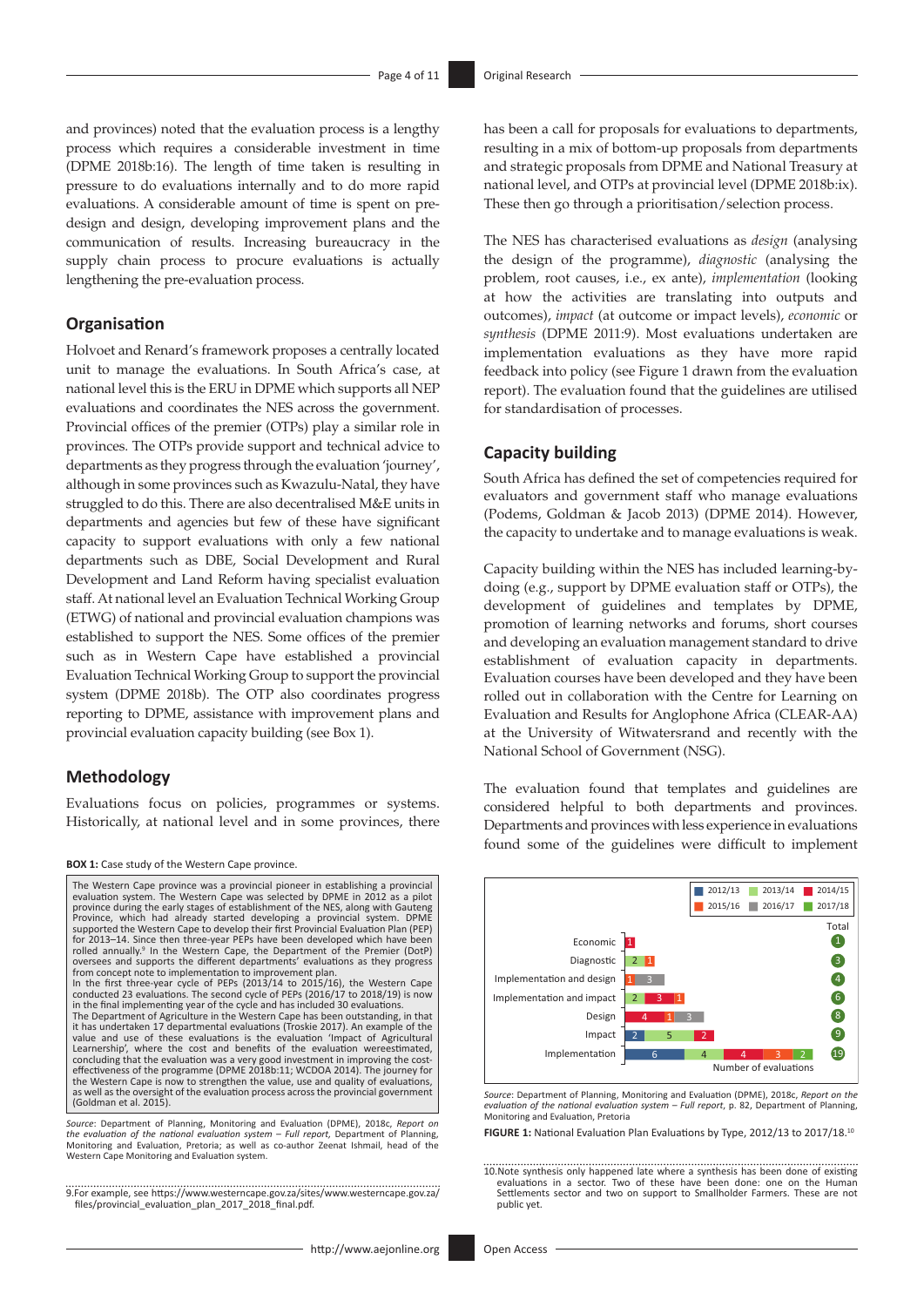without further support whilst those who had been in the NES for a longer period recommended adding more flexibility to existing templates and guidelines to better suit their varied contexts. Respondents also expressed a need for additional guidelines for more complex evaluations. (DPME 2018b:18)

Between 2012/13 and 2016/17, 1989 government staff undertook training (mostly either programme managers or M&E staff) on courses ranging from theory of change to introduction to evaluation. The investment in capacity building has been limited because DFID funding ended in 2015 and with the constraints of moving the training function to the NSG. However, a set of trainings was rolled out with the NSG at the end of 2017/early 2018 (DPME training records quoted in DPME 2018b:19).

The courses have been well received with respondents acknowledging the importance of 'on-the-job' training. Some of them have wished to deepen their training with more advanced courses (DPME 2018:19). An innovation has been a partnership with the University of Cape Town to train over 330 members of the top three levels of the public service in the importance of evidence (Goldman et al. 2018). This training for senior officials was seen by interviewees as helpful in advocating for evidence and evaluation but it was suggested that training of programme managers is also needed. In fact, such a course was piloted in 2018.

Some provinces and departments highlighted the need for additional staff to cover the evaluation function (DPME 2018b:19). However, fiscal constraints have led to a cap on appointing new staff and the limited funding is affecting capacity building overall and not just human capacity.

### **Quality assurance**

The quality assurance mechanisms of the NES are important for the credibility of evaluations coming out of the NES.

The wide range of tools used to promote quality assurance include: design clinics, where the initial theories of change for the programme and outline terms of reference (TORs) for NEP evaluations for the following year are developed; steering committees; support by DPME evaluation directors; guidelines; peer reviews; and quality assessment and scoring of completed evaluations through a contract with an independent service provider. There was general consensus from respondents that the system was useful, contributing to the production of better quality evaluations. Suggestions to improve its working in practice included using peer reviewers from the beginning of an evaluation and to strengthen communication between reviewers, programme managers and the steering committee (DPME 2018b:20).

The quality assessment scores are reported when evaluations are tabled in Cabinet<sup>11</sup> giving ministers an idea of the validity and reliability of evaluation findings. The NES evaluation

11.Score is out of 5, where 3 is considered a reliable score. Only 3 evaluation reports have scored lower than this. Leslie et al. (2015) discuss the quality assessment system.

noted some evidence of questionable assessment scores. It is important that the quality assessment is credible and there is a view that government officials should conduct the assessments.

With regard to evaluation standards, it is recognised that when conducting evaluations, there has to be shared norms and standards, and a common understanding of exactly what we aim to improve and how to measure it. This is crucial to ensure that there are good standards to benchmark against. The NES evaluation recommends provincial departments work closely with DPME to strengthen alignment with national policy frameworks and M&E guidelines and standards (DPME 2018c:163).

### **Communications**

Stakeholders ranging from academics, think tanks, political parties and so on need access to the guidelines, evaluation reports and improvement plans. The evaluation found there had been a considerable investment in communication. DPME has an evaluation communication strategy and it has communicated results through the media and its electronic newsletter (Evaluation Update<sup>12</sup>), publications such as policy briefs and annual reports.13 It has also presented widely on the NESs at conferences and other forums. DPME sends completed evaluations to parliamentary portfolio committees and most years does a presentation on the NES to the chairs of portfolio committees. There have also been occasional presentations to parliamentary researchers (DPME 2018b:21–22; Goldman et al. 2015).

There is an evaluation section on the DPME website including a publically accessible national evaluation repository.14 In the Western Cape, evaluations can be accessed through the provincial project management system (Biz Brain), which also houses related documents such as the evaluation update, dictionary and guidelines. M&E officials in the Western Cape reported that having access to the evaluations conducted by other departments was very useful as it showcased the work completed, its benefits, successes and lessons learnt.

Whilst a lot of work has been performed in terms of communication, respondents noted that a number of areas should be strengthened. These include more use of the media (e.g., radio) and more formal and informal sharing of learnings within the public sector (DPME 2018b:21–22).

### **Participation of other stakeholders – The broader ecosystem**

One of the key elements of Holvoet and Renard's (2007) framework is the participation of other actors outside of government as part of the broader ecosystem. The architects of the NES have worked to build an ecosystem to support the NES. It has been challenging to determine the boundary of the

14.<https://evaluations.dpme.gov.za/evaluations.aspx>.

<sup>12.</sup>Some of these are available at [https://evaluations.dpme.gov.za/newsletters.aspx.](https://evaluations.dpme.gov.za/newsletters.aspx) Thirty-one editions of this two–three monthly newsletter have been published (author's own records).

<sup>13.</sup>DPME produced annual reports from 2013/14–2016/7, with the primary purpose to share evaluation findings, as well as to update stakeholders on development of the system. These are available on DPME's website.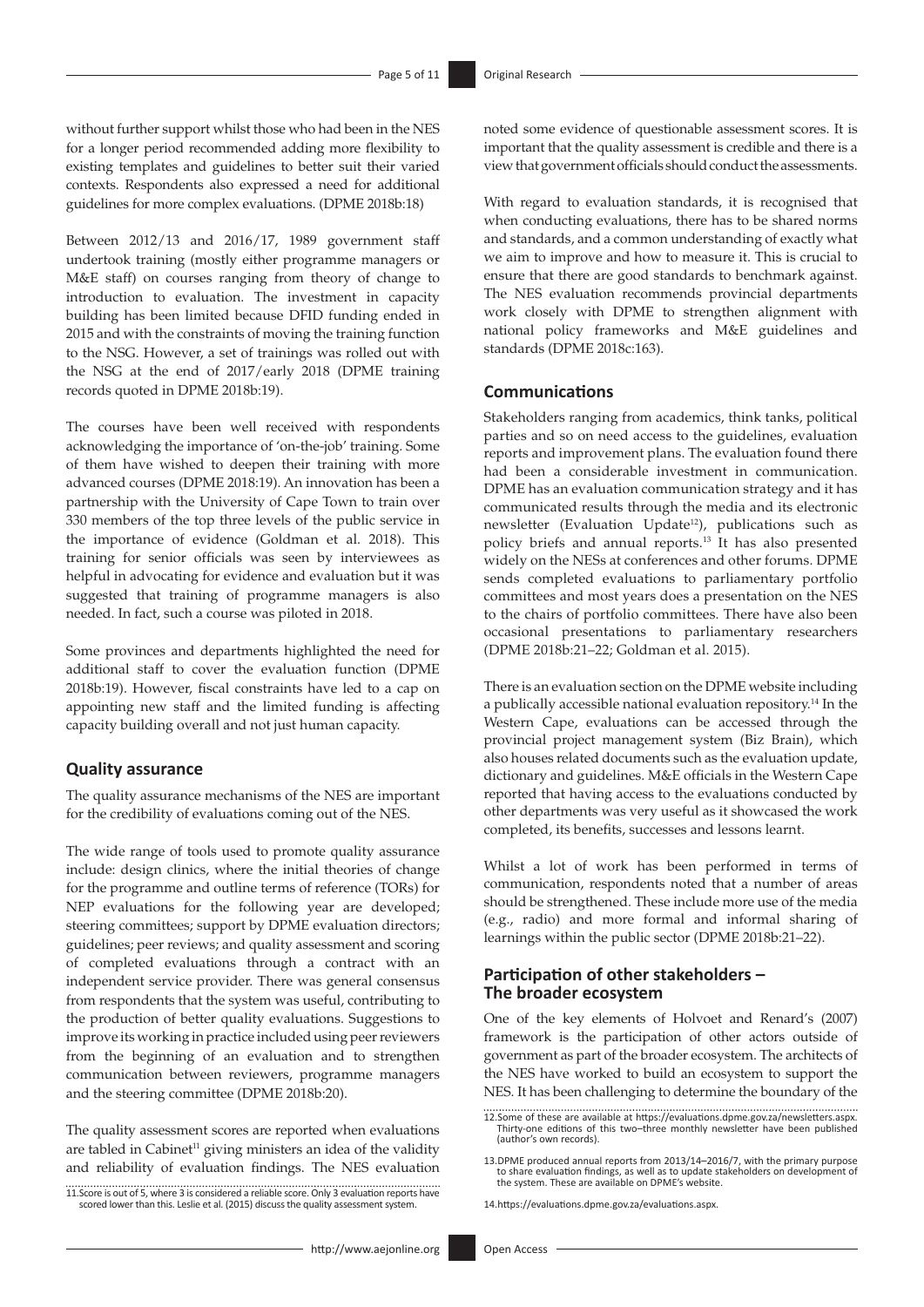ecosystem and identify who are the actors within the system and their relationship with one another. Boundary partners include related government structures such as the Public Service Commission, whilst non-government organisations include universities, SAMEA, CLEAR-AA, donors, civil society organisations, parliamentarians, private evaluators and so forth (Goldman et al. 2015).15

SAMEA and CLEAR-AA have played key roles in the development of the NES from the development of the original NEPF to their participation in the Steering Committee for the evaluation of the NES. Universities deliver capacity development work and they may also bid for undertaking evaluations. Academic institutions also play an important learning function in the development of evaluation culture and practices and some also offer M&E courses (Goldman et al. 2015). In provinces, universities are important in providing peer reviewers and supplementing evaluation budgets by co-funding evaluations or in some cases using student theses to undertake evaluations. The evaluation found more work is needed to bring evidence brokers such as think tanks on board (DPME 2018b:30).

A view that came out strongly during the interviews is that the roles of DPME and other actors in the evaluation space are not always clear and there is not always a shared vision for the NES across centre of government institutions. The evaluation found that the role of DPME needs to be clarified whilst the roles of the Department of Public Service and Administration (DPSA), National Treasury and the NSG need to be strengthened (DPME 2018b:15).

The NES evaluation also offers important lessons for stakeholders beyond the principal audience of government institutions. Most important amongst these lessons is that the NES has an opportunity to play a role in strengthening accountability and deepening democracy in South Africa. South Africa is characterised by deep divisions and profound exclusion. In a noisy and tumultuous market place, approaches such as Deliberative Democratic Evaluation seek to make evaluation 'an institution that stands apart, reliable in the accuracy and integrity of its claims' (House & Howe 2000:4) but inclusive to enable dialogue and facilitate deliberation. Such dialogue could be promoted by drawing on the evidence base that is being constructed through the NES and which can inform ongoing and sustained engagements between the state and non-state actors in both formal, institutionalised civil society and in less structured formations. The evaluation of the NES found that 'civil society is under-utilised and under-engaged in the NES' (DPME 2018b:15).

Some departments also have good connections to private sector partners such as farmer organisations, who participate in evaluations by forming part of steering committees and commenting on the TORs for the evaluations (DPME 2018c:177).

### **Institutionalisation of the National Evaluation System**

The reporting requirements from the Auditor General and National Treasury meant that the 2007 Government-Wide Monitoring and Evaluation System was largely compliance driven. After the establishment of DPME in 2010 the NEPF retained some of this accountability emphasis whilst seeking to promote a performance-oriented approach (Goldman et al. 2015). DPME avoided a legislative route that would make the M&E system mandatory. In terms of the NES, this meant a voluntary approach aimed at creating an enabling environment to encourage departments to engage proactively in the system. The broader intent was to shift behaviour of senior management away from a compliance orientation towards recognising the value of learning from evaluation findings to improve programme performance.

We have referred earlier to the extension of evaluations across the state, to provinces and departments, and the establishment of a range of systems to support evaluations. Lazaro (2015:110) in reviewing institutionalisation in Europe and Latin America mentions that 'a certain degree of formal institutionalisation may help also to foster a predictable and regular evaluation practice that adheres to suitable quality standards that promote its effective use'.

Growing institutionalisation of evaluation can be seen in the complex system of plans, guidelines, standards and so on; and the fact that all evaluations in the NEP are debated in Cabinet. However, the system does not carry the weight of legislation which, for example, underlies Treasury processes. To address this, a draft Planning Bill has been presented to Cabinet which includes some elements of M&E. However, extensive revisions are required and will be delayed beyond the May 2019 elections.

As mentioned earlier, over 330 of the top three levels of the public service have been trained in evidence. The intent was to create a more conducive environment for using M&E evidence. There are examples of where this has had an effect with National Treasury, the Department of Justice and Constitutional Development and Home Affairs undertaking evaluations as a result of participation in the training.

# **Findings on use, impact and costeffectiveness of the National Evaluation System**

## **Use of evaluations**

The NES has a focus on ensuring the use of evaluations. Findings are discussed with stakeholders and senior management. There is a process of dissemination through policy briefs and thematic workshops. Results of evaluations are presented to Cabinet which gives weight to implementation. There is a formal follow-up process through management responses and improvement plans, and there are meant to be six monthly progress reports for two years, all available on the repository (link previously provided) (Goldman et al. 2015).

Key in evaluating the NES is looking at the extent to which evaluations are being used (the wider outcome in the theory of change). Enablers of use were found to be the improvement plan system and the work of DPME. Respondents noted that

<sup>15.</sup>A stakeholder map was produced in the evaluation with ratings of their degree of involvement (DPME 2018b:14).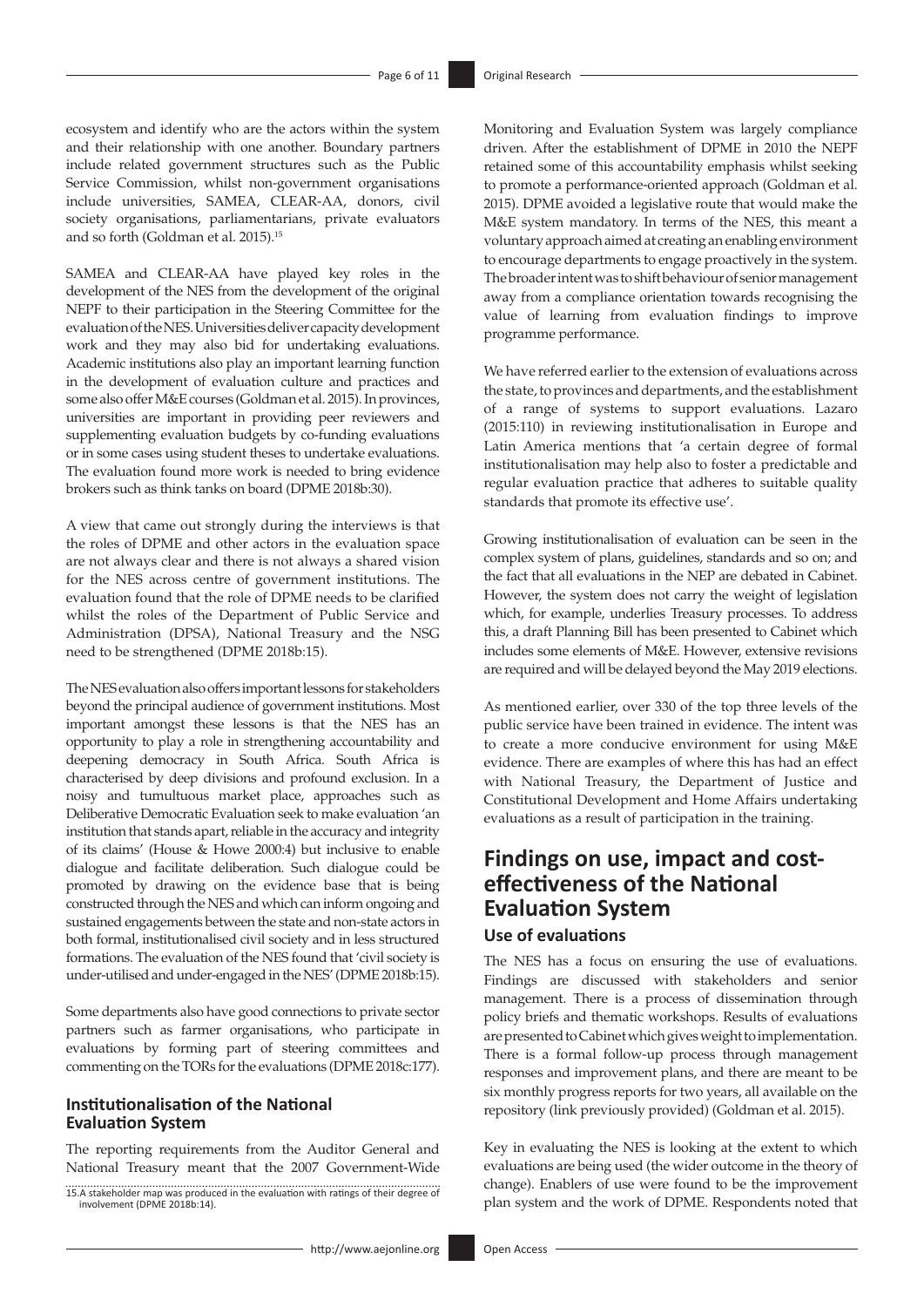DPME enhances the credibility of the evaluation and pushes the improvement plan forward. By late 2017, when the evaluation was underway, there were 25 NEP evaluations with an improvement plan in place. In some cases, it has been problematic to get the six monthly progress reports; therefore, the use component is not reflected adequately in DPME's tracking system (DPME 2018b:22).

Table 2 summarises the instances of use<sup>16</sup> observed in the departmental case studies and Table 3 in the provincial case studies. The preliminary evidence for use of evaluations is encouraging. Instrumental use can be seen in seven out of nine cases. The second highest recorded use is process use at five out of nine. This implies that respondents felt that they gained value from being part of an evaluation process. The evaluation found that departments and provinces appear to understand the value of evaluations and attempt to use them to inform decisions. However, this use has not yet been captured accurately through the system for monitoring of improvement plans because of erratic progress reports and therefore it is not possible to reliably assert the extent of use. In order to support greater value, the improvement plan process requires greater adherence and a stronger system to track evaluation improvement plans. M&E legislation will assist.

Some respondents did signal the challenge of resourcing recommendations in evaluation improvement plans. For example, the very first evaluation on Early Childhood Development (ECD) recommended expansion of focus to include the first 1000 days from conception and a broader basket of services, both of which have significant financial implications (Davids et al. 2015). As a result, a costing exercise had to be performed to identify the costs of services and these had to be prioritised.

To respond to this issue the evaluation categorised recommendations from a selection of improvement plans in terms of whether they had financial implications or not. For example, recommendations that relate to setting up a new unit, developing a new system, hiring additional staff and increasing funding have financial implications. Of the 400 recommendations in the 24 evaluations selected, 22% had financial implications. The bulk (70%) have non-financial recommendations which largely relate to strategy, policy and operations. This data suggests that financial constraints should only impact the implementation of 22% of the evaluation recommendations that were assessed (DPME 2018b:22). Capacity constraints, on the other hand, would impact a far larger proportion of recommendations which do have capacity implications in terms of staff and time. These are the greatest in evaluations dealing with the economy.

The institutionalisation of evaluation should be a key factor to drive budgets and efficiencies and effectiveness of service delivery. At national level evaluations have influenced budgets, for example the ECD evaluation resulted in a new ECD policy which was approved by Cabinet and an ECD conditional grant

16.See definitions of use in Section 2.

**TABLE 2:** Impact and cost-effectiveness of the National Evaluation System within five case study national departments.

| nve case staay national aepartments.<br>Department | Feedback from respondents on use of evaluation results                                                                                                                                                                                                                                                                                                                                                                      |  |  |  |
|----------------------------------------------------|-----------------------------------------------------------------------------------------------------------------------------------------------------------------------------------------------------------------------------------------------------------------------------------------------------------------------------------------------------------------------------------------------------------------------------|--|--|--|
| <b>Basic Education (DBE)</b>                       | Instrumental use                                                                                                                                                                                                                                                                                                                                                                                                            |  |  |  |
|                                                    | As a result of the Funza Lushaka evaluation, DBE's budget for<br>the Management Information System was increased. The<br>Funza Lushaka bursary scheme now also has Cabinet<br>approval to appoint additional staff.                                                                                                                                                                                                         |  |  |  |
|                                                    | Process use                                                                                                                                                                                                                                                                                                                                                                                                                 |  |  |  |
|                                                    | DBE respondents noted that people who participated in<br>steering committees benefited from the evaluation process in<br>terms of enhancing their understanding of evaluation and the<br>evaluation process. In addition, there was consensus from<br>DBE respondents that the use of the theory of change is one<br>of the most useful elements of the provisions of the NES.                                              |  |  |  |
| <b>Human Settlements</b>                           | Instrumental use                                                                                                                                                                                                                                                                                                                                                                                                            |  |  |  |
| (DHS)                                              | Urban Settlements Development Grant (USDG) Evaluation:<br>DHS developed a new policy related to USDG. DHS consulted<br>with National Treasury on the new policy and this was<br>approved and the USDG grant framework was adjusted.                                                                                                                                                                                         |  |  |  |
|                                                    | Social and Rental Housing Evaluation: DHS is working on<br>adjusting the income levels and funding for the social<br>housing programme.                                                                                                                                                                                                                                                                                     |  |  |  |
|                                                    | Conceptual use                                                                                                                                                                                                                                                                                                                                                                                                              |  |  |  |
|                                                    | Respondents from DHS indicated that they find evaluations<br>helpful as a reflective experience but not currently as a<br>decision-making exercise.                                                                                                                                                                                                                                                                         |  |  |  |
| Justice and                                        | Process use                                                                                                                                                                                                                                                                                                                                                                                                                 |  |  |  |
| Constitutional<br>Development (DJCD)               | Respondents reported that being part of an evaluation in the<br>NEP was helpful in that it shed light on good practices in the<br>evaluation process and influenced their internal processes.<br>This opens up the possibility that more evaluations can be<br>managed internally. Like other departments and provinces,<br>respondents in DJCD found the theory of change to be the<br>most valuable evaluative mechanism. |  |  |  |
| Social Development                                 | Instrumental use                                                                                                                                                                                                                                                                                                                                                                                                            |  |  |  |
| (DSD)                                              | There are examples that evaluations have provided programme<br>managers with critical information needed to make decisions.<br>One example of evidence of use in DSD is the Isibindi<br>evaluation. It was reported that as a result of the evaluation,<br>services for orphans and vulnerable children were improved. <sup>18</sup>                                                                                        |  |  |  |
|                                                    | Process use                                                                                                                                                                                                                                                                                                                                                                                                                 |  |  |  |
|                                                    | The theory of change development process was felt to be<br>highly valuable to the Department. Respondents noted that<br>having a theory of change allows for smoother<br>implementation of a programme and it is illustrative of the<br>benefits that using evaluation activities can have. However, a<br>challenge occurs when key officials do not buy into this<br>activity.                                             |  |  |  |
| Trade and Industry                                 | Instrumental use                                                                                                                                                                                                                                                                                                                                                                                                            |  |  |  |
| (the DTI)                                          | Support Programme for Industrial Innovation (SPII)<br>Evaluation: The scope of the programme was expanded to<br>address commercialisation; the objectives were revised and<br>collaboration in the programme was improved.                                                                                                                                                                                                  |  |  |  |
|                                                    | Business Process Services (BPS) Evaluation: The incentive<br>period was extended to five years; indicators were refined<br>and job support was improved; job projections were made<br>more accurate; the coverage was expanded to include legal<br>process outsourcing; and sector skills plans were reviewed.                                                                                                              |  |  |  |

*Source*: Department of Planning, Monitoring and Evaluation (DPME), 2018c, *Report on the evaluation of the national evaluation system – Full report*, p. 99*–*100, Department of Planning, Monitoring and Evaluation, Pretoria

(DPME 2017:19). However, a formal link with the planning and budget process is only starting. In 2016, evaluation results were used for the first time in the national budget process. Whilst a number of evaluations are being conducted at provincial level, evaluation evidence has not surfaced in budget conversations nor has it been mentioned in pre-budget conversations when the fiscal framework for the provincial sphere is being discussed,<sup>17</sup> with the exception of the Western Cape. A key recommendation in the evaluation is that evaluation informs the budget process so that departments have to engage vigorously with performance outcomes and cost-benefit analyses.

# 17.Christopher Adams, National Treasury, personal communication).

<sup>18.</sup>Senior member of the Chief Operations Unit at the Department of Social **Development**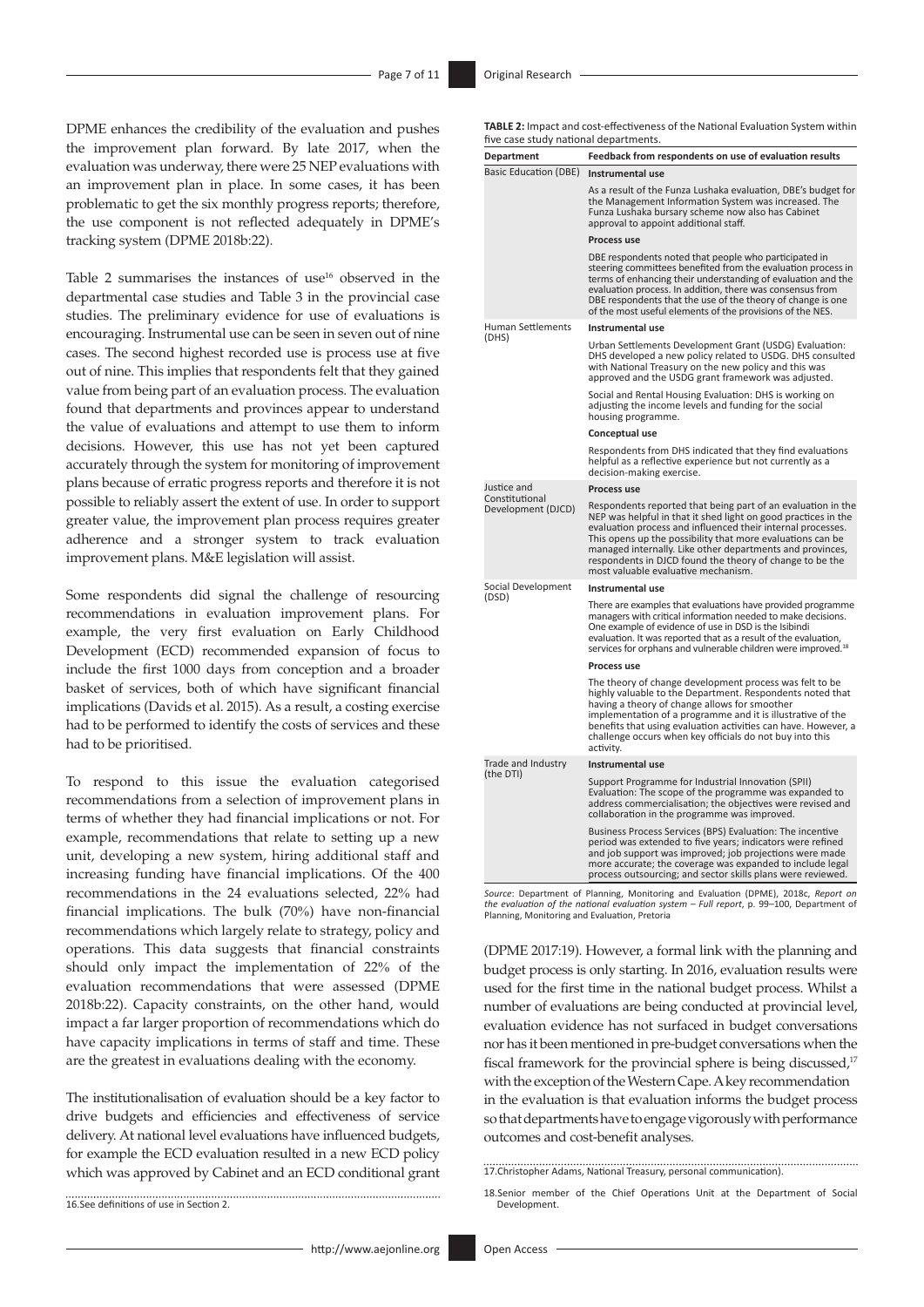### **TABLE 3:** Summary of types of use within four case study provinces.

| Province                                                                             | Feedback from respondents on use of evaluation results                                                                                                                                                                                                                                                                                                                                                 |  |  |
|--------------------------------------------------------------------------------------|--------------------------------------------------------------------------------------------------------------------------------------------------------------------------------------------------------------------------------------------------------------------------------------------------------------------------------------------------------------------------------------------------------|--|--|
| Eastern Cape                                                                         | Instrumental use                                                                                                                                                                                                                                                                                                                                                                                       |  |  |
|                                                                                      | There is evidence that some effort is being made to encourage<br>the creation and use of improvement plans in the province.<br>This is not yet a widespread practice as evaluation is very new<br>to the province. However, as an example, the improvement<br>plan for the Provincial Treasury evaluation of the Chief<br>Financial Officer (CFO) support programme is being<br>implemented this year. |  |  |
|                                                                                      | Process use                                                                                                                                                                                                                                                                                                                                                                                            |  |  |
|                                                                                      | Respondents highlighted the importance of reflective /<br>evaluative thinking as an important precursor to conducting<br>evaluations and using their findings. There is a need to<br>emphasise programme and policy reflection within the<br>provincial government as well as communication between<br>different departments so that an environment of learning is<br>created and promoted.            |  |  |
| Gauteng                                                                              | Instrumental use                                                                                                                                                                                                                                                                                                                                                                                       |  |  |
|                                                                                      | The Department of Education has begun tracking the progress<br>of its improvement plans. The Department of Economic<br>Development and the Department of Infrastructure<br>Development have begun using evaluations at various points<br>in programme maturity.                                                                                                                                        |  |  |
| Limpopo                                                                              | Process use                                                                                                                                                                                                                                                                                                                                                                                            |  |  |
|                                                                                      | None of the evaluations in the PEP has been completed yet.<br>Respondents recognised that there are systems in place for<br>facilitating evaluation use.                                                                                                                                                                                                                                               |  |  |
| <b>Western Cape</b>                                                                  | Instrumental use                                                                                                                                                                                                                                                                                                                                                                                       |  |  |
|                                                                                      | One department has addressed the challenge of ensuring<br>evaluations are undertaken by placing evaluations in<br>programme managers' key performance indicators (KPIs).<br>Respondents in Western Cape noted that recommendations<br>had helped them improve internal processes which benefited<br>departments and that evaluation findings assisted in decision<br>making and programme improvement. |  |  |
| Source: Denartment of Planning Monitoring and Evaluation (DPME) 2018s, Renort on the |                                                                                                                                                                                                                                                                                                                                                                                                        |  |  |

*Source*: Department of Planning, Monitoring and Evaluation (DPME), 2018c, *Report on the evaluation of the national evaluation system – Full report*, p. 100, Department of Planning, Monitoring and Evaluation, Pretoria

### **Unintended benefits of the National Evaluation System**

The key unintended benefits of the NES came from process use. The broader unintended benefits reported by the departments and provinces who participated in this study were: (1) An improved strategic vision as a result of using theories of change, (2) The use of 'good practice' in internal research after having been exposed to external evaluations, (3) An enhanced use of evaluative thinking and (4) the need to harmonise learning across structures (DPME 2018b:23).

### **Cost-effectiveness**

The evaluators calculated the cost-benefit ratios for three sample evaluations selected based on the completeness of the data available on the costs and benefits of the evaluations. The ratios were  $1:7^{19}$ ,  $1:10^{20}$  and  $1:13$ ,  $21$  In these instances, the cost of evaluation is heavily outweighed by the benefits and implies that investing in evaluation is very beneficial for government. The evaluators concluded that whilst there is certainly value in the system, tracking the costs and benefits of the system as a whole and of individual evaluations needs to be performed more systematically so that the value of the system can be accurately assessed (DPME 2018b:18).

19.Evaluation of the Impact of Agricultural Learnerships in the Western Cape.

20.Evaluation of the Funza Lushaka Scheme for DBE (DPME 2016).

21. Evaluation of the BPS Programme for the dti (DPME 2013).

# **Conclusions and recommendations Recommendations and improvement plan**

The evaluation found that considerable progress has been made in terms of establishing the NES particularly through evaluation plans, capacity building, quality assurance mechanisms and communication. However, there is room for improvement. The recommendations from the evaluation cover five main areas – strengthening the evaluation mandate, making sure budgets are available for evaluations, capacity development, managing and tracking evaluations, and strengthening use of evaluation results through communication and improvement plans.

#### **Evaluation mandate (DPME 2018b:xi)**

The evaluation suggests that evaluation should be embedded in legislation as a mandatory component of public management and improvement. It is recommended that planning and budgeting must systemically draw from the results of monitoring and evaluation; and some key government systems are suggested for embedding this, for example, in performance agreements of senior managers.

Another recommendation is to ensure that evaluations fit into policy and programme lifecycles with new phases of programmes not funded until an evaluation of the previous phase is completed and impact evaluations designed into a policy or programme from the start.

In addition, there is some confusion on mandates and a recommendation was made that the roles of key stakeholders in the evaluation ecosystem are clarified.

### **Budgeting for evaluative processes (DPME 2018b:xii)**

From a cost perspective, the bulk of DPME's evaluation budget has been allocated to conducting evaluations. Budgeting for evaluations is a challenge. Treasury has indicated that there will be no separate budget for evaluations and they should be funded from programme budgets. Hence, it is recommended that programmes allocate a percentage of programme budgets for evaluation or M&E. Typically this should be in the range  $0.5\%$  – 5% depending on the size of the programme.

One way to make evaluations less costly is to conduct rapid evaluative exercises internally or to share the costs. A recommendation is for DPME to develop guidelines for rapid exercises and for DPME/national departments to share evaluation plans across spheres of government so that evaluation resources can be pooled across government departments for evaluations that examine similar programmes.

Another challenge is having staff dedicated to evaluation. M&E units should have at least one evaluation specialist. The recommendation is for the DPSA, with technical input from DPME, to develop competences and job descriptions for specific evaluation posts in standard M&E units.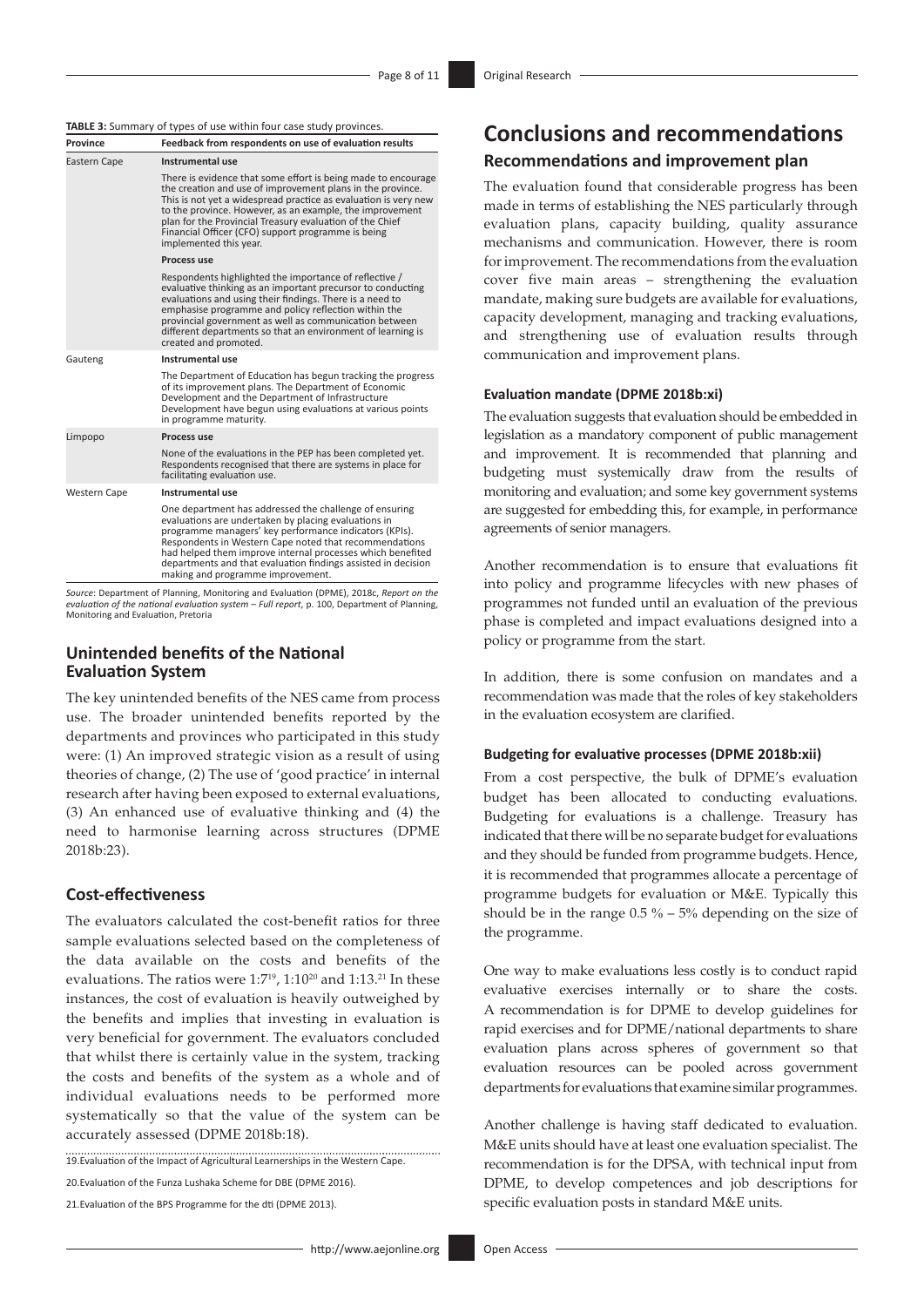Challenges have been experienced with the supply chain process when trying to procure service providers; this is often beyond the control of the commissioning departments and can cause major delays.

#### **Capacity development (DPME 2018b:xii)**

People competency and capacity also need to be strengthened with particular reference on how to manage and commission external evaluations. The role of DPME in institutionalising evaluation across government is clear in the NEPF. However, in general DPME has not been clear on its role in institutionalisation of M&E which was why it proved difficult to resource capacity development with internal funds. The draft Planning Bill does require institutionalisation. As a result, it is recommended that DPME strengthen its investment in capacity development, including working with Treasury and the Public Sector Education and Training Authority (PSETA) to ensure that a budget is available for courses/learnership with additional dedicated staff time in DPME to focus on capacity development.

For the public service to have evaluation specialists, courses in evaluation must be available at universities and not just generic M&E. The recommendation in the NES evaluation is for DPME to work with the National School of Government, DPSA, SAMEA and universities to ensure that suitable postgraduate courses and continuous professional development opportunities are available for evaluation professionals within the public sector, and to work with stakeholders to establish a community of practice for learning and sharing around evaluation for government. There is also the potential of using rapid internally conducted evaluations to build evaluation capacity in government whilst bearing in mind the need for independence for major evaluations.

A key challenge is to get a more diverse (black) group of evaluators and DPME needs to use both capacity development and procurement tools to ensure that black evaluators are brought into the system and encourage a broader variety of universities to participate in the system.

#### **Managing and tracking evaluations (DPME 2018b:xii)**

One challenge raised in the evaluation is that the quality of foundational documents and TORs needs to be strengthened. This requires expanding the training, refinements to DPME's TOR guideline and more consistency in application of the guideline.

The management information system is the 'backbone' of the NES and a recommendation is that it should be used across all evaluations in government, not only for the NEP. This will allow transparent monitoring of the state of the system as well as extraction of status reports. This can help DPME to use the tracking system to ensure that departments are following up on improvement plans, reporting to Cabinet and that they can help DPME to name and shame departments who are not doing so. However, this requires ensuring that all national and provincial departments do follow up on improvement plans, which will take a lot of work to ensure compliance.

Ultimately, the test of the system is that evaluation findings and recommendations are used. The reporting on improvement plans should enable this but some departments are reluctant to report and, as mentioned previously, it is suggested that DPME must name and shame these departments. The evaluation also recommended that tracking should be beyond the two years reporting which is in the guideline.

Apart from the formal route to Cabinet, evaluations need to inform wider societal processes. This depends on stakeholders knowing about and being able to access evaluation reports. The recommendation is for DPME, provinces and departments to allocate significant financial and human resources for evaluation communication, both financial and human to ensure stakeholders are aware of the findings and that full value is obtained from the investment.

#### **The National Evaluation System improvement plan**

A workshop with stakeholders was held on 26/27 March 2018 to develop an improvement plan for the NES. This takes a slightly different structure to the recommendations with the following four improvement objectives:

- The Planning Bill incorporates evaluations as a mandatory component of the public management system to enable institutionalisation of evaluations in the public sector and state-owned enterprises through streamlining the NES with planning and budgeting processes. The NEPF is revised in line with this.
- Improve the quality of evaluations through consistent application of strengthened processes, guidelines and tools across spheres of government and state-owned enterprises.
- Improved capacity in managing and undertaking evaluations through formal training and informal learning opportunities, including empowerment measures within the procurement system.
- Evaluation improvement plans are implemented and tracked, and the evaluation reports used as reliable sources of evidence and communication to inform planning and decision-making in and outside of government (DPME 2018e).

The evaluation report and improvement plan need to be formally submitted by DPME to Cabinet and the first six month progress report was due 12 months after the reports were approved, in February 2019.

### **Implications for wider stakeholders**

The evaluations offer tremendous opportunities for interest groups to hold government to account and to push for improvements in certain specific areas based on the evidence derived from these evaluations. However, stakeholders outside of government are often unaware of this opportunity and they are, therefore, unlikely to use it.

The evaluation of the NES makes it clear that the DPME needs to broaden and deepen its view of the operations of the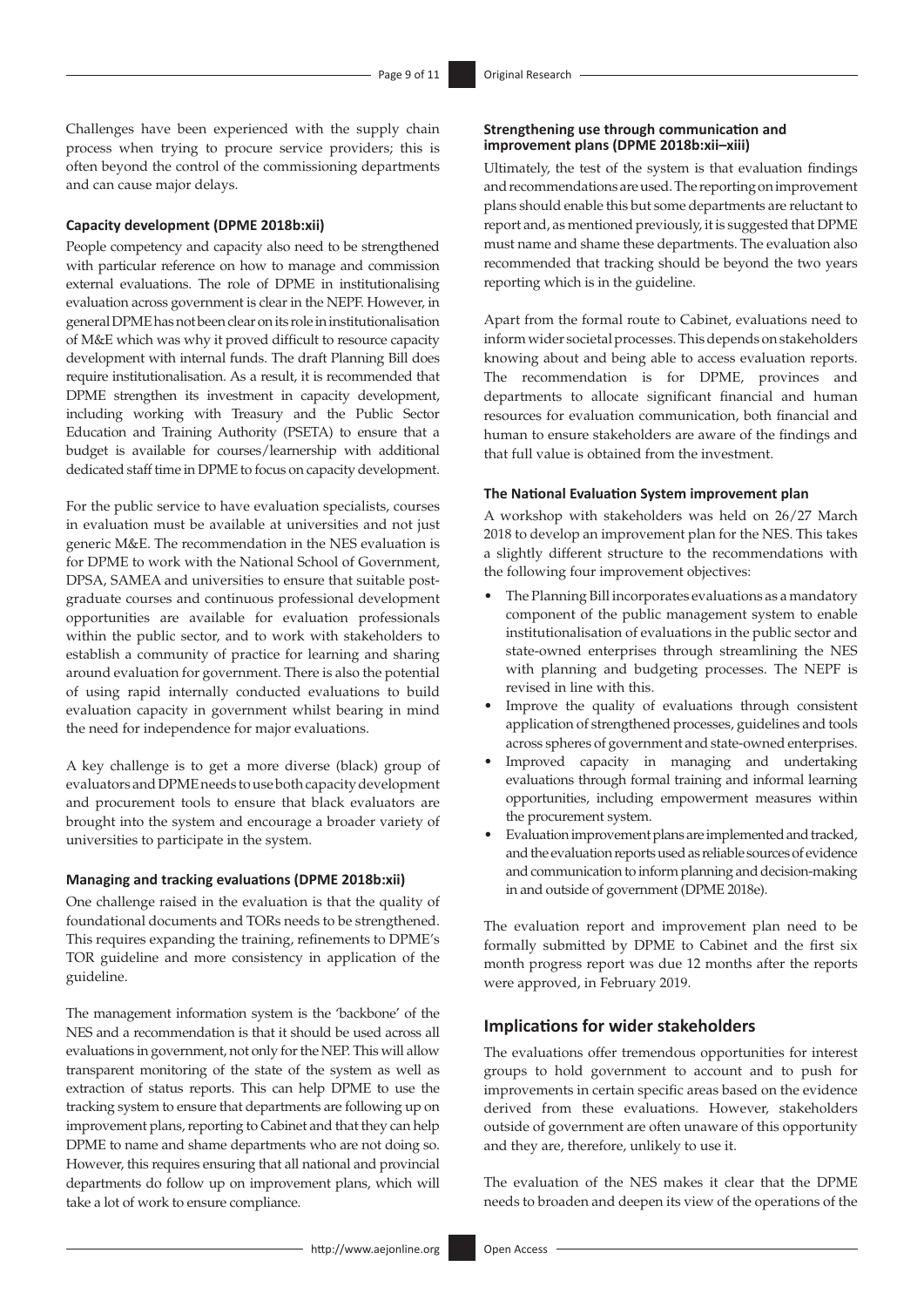governance system, how policy is made and how bias and interests impact on the use of evidence. Recent thinking on how evidence is 'governed' suggests that DPME should think more deeply about how the evidence being generated by the NES is used in the policymaking and public domains (Parkhurst 2017). In this regard, the recommendation that the role of civil society and of think tanks in particular be clarified is especially pertinent.

A number of the other recommendations made in the evaluation report raise important issues from a systemstrengthening perspective. The NES evaluation highlights the need for DPME and SAMEA to clarify their respective roles in building and growing the national evaluation ecosystem. This is an important, long-term endeavour that will need sustained engagement particularly around the twin imperatives of transforming the pool of professional evaluators and strengthening the whole evidence-utilisation pipeline from policy and strategy development through to performance improvement.

### **Lessons learned about evaluating a National Evaluation System**

### **Implications for the relationship between evidence and policy**

The impact of the NES in decision-making is still work in progress. If we see institutionalisation of evaluation as the distinct elements below outlined by Gaarder and Briceño (2010:17) with trade-offs of independence and policy influence then the first five years of the NES has accomplished more in terms of institutionalisation from an M&E perspective, which has contributed to making the results of evaluations more policy-influential (Table 4).

Whilst progress has been made, the predominant culture in the public service is still very compliance driven with the fear of the Auditor General holding sway and there is some way to go to get the generation and use of evidence seen as a high priority (Paine Cronin & Sadan 2015; Umlaw & Chitepo 2015). However, without a strong evaluation culture that speaks to how evaluation systems are a function of values, practices and institutions, and the involvement of wider society, the level of

**TABLE 4:** Tracking performance of government based M&E systems (Gaarder & Briceño 2010).

| Factor      | Element                                                                                                 | Degree covered in South African NES                                                                                                                                                         |
|-------------|---------------------------------------------------------------------------------------------------------|---------------------------------------------------------------------------------------------------------------------------------------------------------------------------------------------|
| Coverage    | Proportion of budget/<br>programmes evaluated                                                           | R143 billion (approximately \$10<br>billion) over 3 years, government<br>budget around R1.4 trillion per year.                                                                              |
|             | Follow-up on<br>recommendations,<br>commitments and action<br>plans derived from M&E<br>recommendations | Good degree of follow-up – but the<br>tracking system is not complete<br>enough to capture all of these.                                                                                    |
| Utilisation | Transparency/accountability                                                                             | Evaluation reports are made public.<br>The degree to which they are used by<br>external stakeholders is not known.                                                                          |
|             | Improving quality<br>and quantity of public<br>expenditure                                              | Incipient work has happened since 2016<br>on linking with planning and budget.<br>There are links on specific programmes<br>and changes have been made but there<br>are no systematic data. |

*Source*: Adapted from Gaarder, M. & Briceño, B., 2010, 'Institutionalisation of government evaluation: Balancing trade-offs', 3ie Working Paper Series, pp. 1–22

institutionalisation will be limited (Lazaro 2015). Without legislation to safeguard the system, it is still subject to changes of ministers and of management, and its sustainability potentially at risk.

# **Acknowledgements**

Since the beginning of the national evaluation system, the Department of Planning, Monitoring and Evaluation has had support from the UK's Department for International Development, GIZ, the Programme to Support Pro-Poor Policy Development, Twende Mbele African M&E partnership, CLEAR Anglophone Africa and the International Initiative for Impact Evaluation (3ie).

### **Competing interests**

The authors declare that they have no financial or personal relationships that may have inappropriately influenced them in writing this article.

### **Authors' contributions**

I.G. (formerly Department of Planning, Monitoring and Evaluation, DPME, now CLEAR-AA) led the South African NES from inception to mid-2018, as well as development of this article. S.D. supported the evaluation from DPME. C.N.D. and S.T. have led the evaluation system in DBE, and they have been the founding partners in Twende Mbele. Z.I. has led the development of the provincial evaluation system in the Western Cape and A.G. in Gauteng Province but later joined the Department of Women. L.S. has led CLEAR Anglophone Africa (AA) from 2015 to 2019 and has been involved in the NES from that time. T.M. is responsible for the evaluation system in the Department of Rural Development and Land Reform. All of the above are members of the National Evaluation Technical Working Group and they were nominated to be on the evaluation steering committee. C.A. and G.W. were nominated by National Treasury to be on the steering committee. D.F. is the outgoing chair of SAMEA and now Director of CLEAR-AA. C.W. has been sharing the experience of South Africa with our partners in Benin and Uganda. A.W. and J.R. were the lead staff from Genesis on the evaluation. All of them have contributed to the article with I.G. undertaking overall editing.

### **Ethical considerations**

This article followed all ethical standards for research without direct contact with human or animal subjects. This reported on an evaluation conducted under South Africa's national evaluation system.

### **Funding**

The evaluation was funded by the Department of Planning, Monitoring and Evaluation.

### **Data availability statement**

The evaluation report will in due course be available on the DPME website. The data itself are held by DPME.